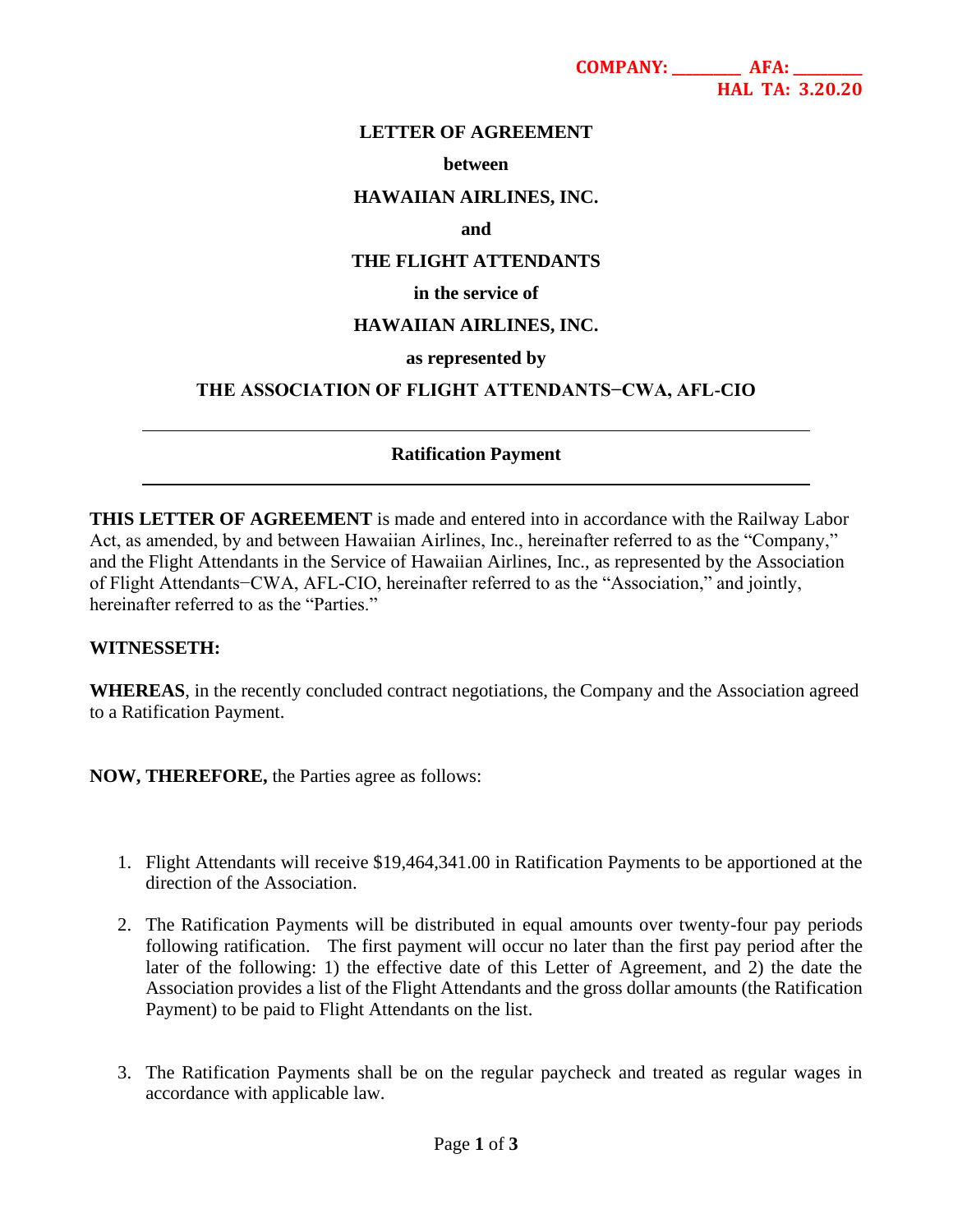- 4. The Ratification Payments will be subject to the Company Matching Contribution and the 5% Company contribution in accordance with Section 33 of the CBA and the Hawaiian Airlines, Inc. 401(k) Plan for Flight Attendants ("Plan") Plan Document. There will not be a special election for the amount of employee contributions to the Plan to be taken from the Ratification Payment.
- 5. If a Flight Attendant who retires or separates from the Company prior to the conclusion of the 24-pay-periods referenced in paragraph 2, above, she/he will be paid a lump sum for the remaining balance allocated by the Association to her/him.
- 6. If a Flight Attendant accepts a voluntary furlough or is involuntarily furloughed prior to the conclusion of the 24-pay-periods, she/he will receive her/his Ratification Payments once per month. The once-monthly payment will represent two of the pay-period payments referenced in paragraph 2, above.
- 7. If a Flight Attendant is on a Leave of Absence, he/she will continue to receive the Ratification Payments as provided for in paragraph 2, above.